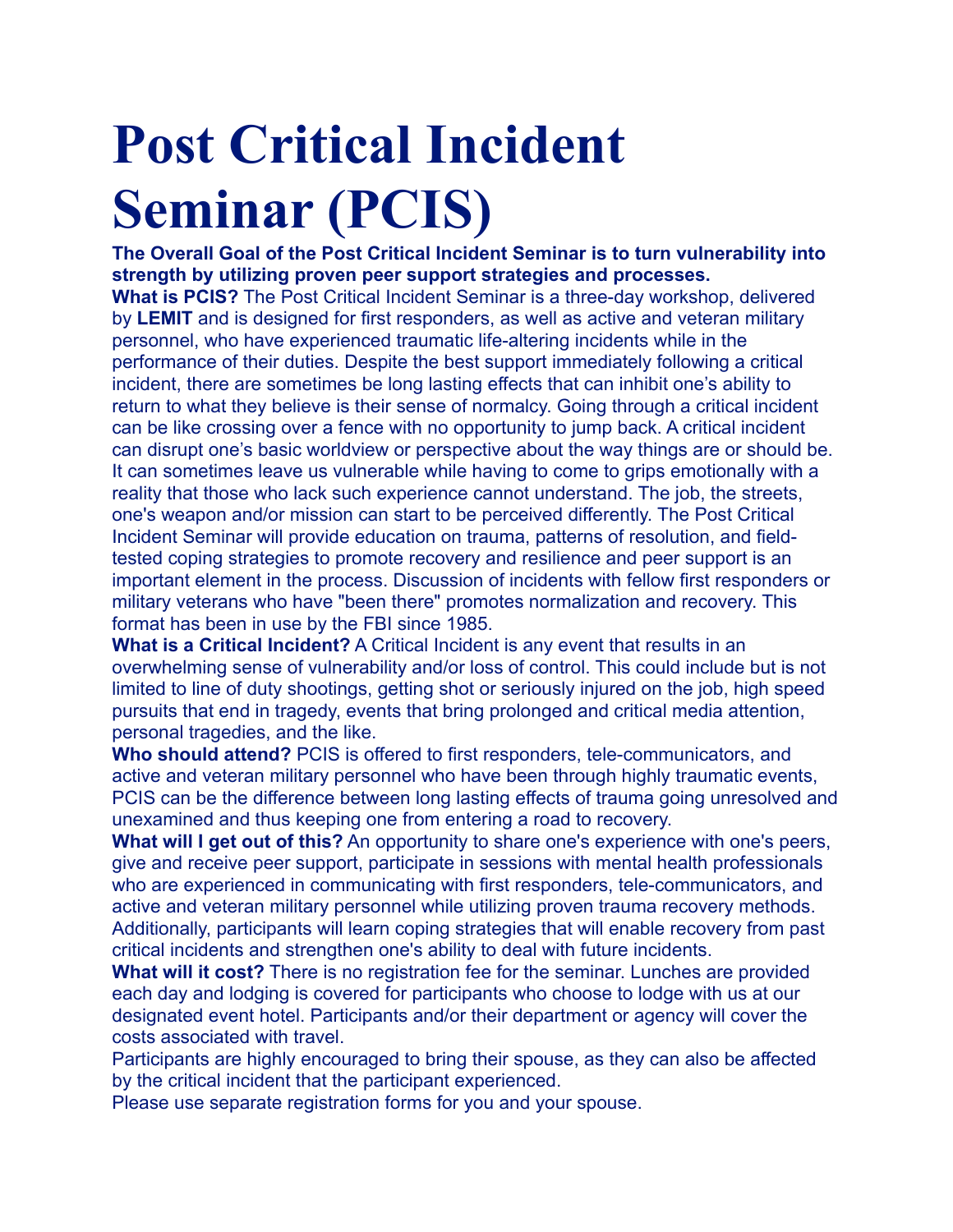# **Topics Covered / Course Objectives**

- Share experiences with fellow officers who have been involved in traumatic incidents
- Give and receive support
- Understand trauma recovery methods by working with law enforcementrelated mental health professionals
- Learn coping strategies to recovery from past trauma and build resiliency for future incidents
- Utilize the Eye Movement Desensitization and Processing Technique to help resolve recurring trauma

## **Who Should Attend / Admission Requirements**

- • First responders, telecommunicators and active and veteran military personnel who have been adversely affected by highly traumatic events.
- Spouses are encouraged to attend with the participant

## **Course Length**

Post Critical Incident Seminar (PCIS) is a three-day course.

#### **Course Hours**

Participants receive 24 hours of TCOLE credit.

#### **Course Cost / Fee Policy**

Post Critical Incident Seminar (PCIS) is offered at no cost for all eligible law enforcement officers, tele-communicators, and active and veteran military personnel.

#### **Registration Process**

Registration is 100% online and each participant must complete their own registration form. To register, please see the "Upcoming Events" section below and click on the desired seminar offering you would like to register for. Once you have completed your registration, you will receive a confirmation email with additional program details.

### **Cancellation / No-Show Policy**

Please inform the Program Coordinator prior to the date of the program if you will not be attending.